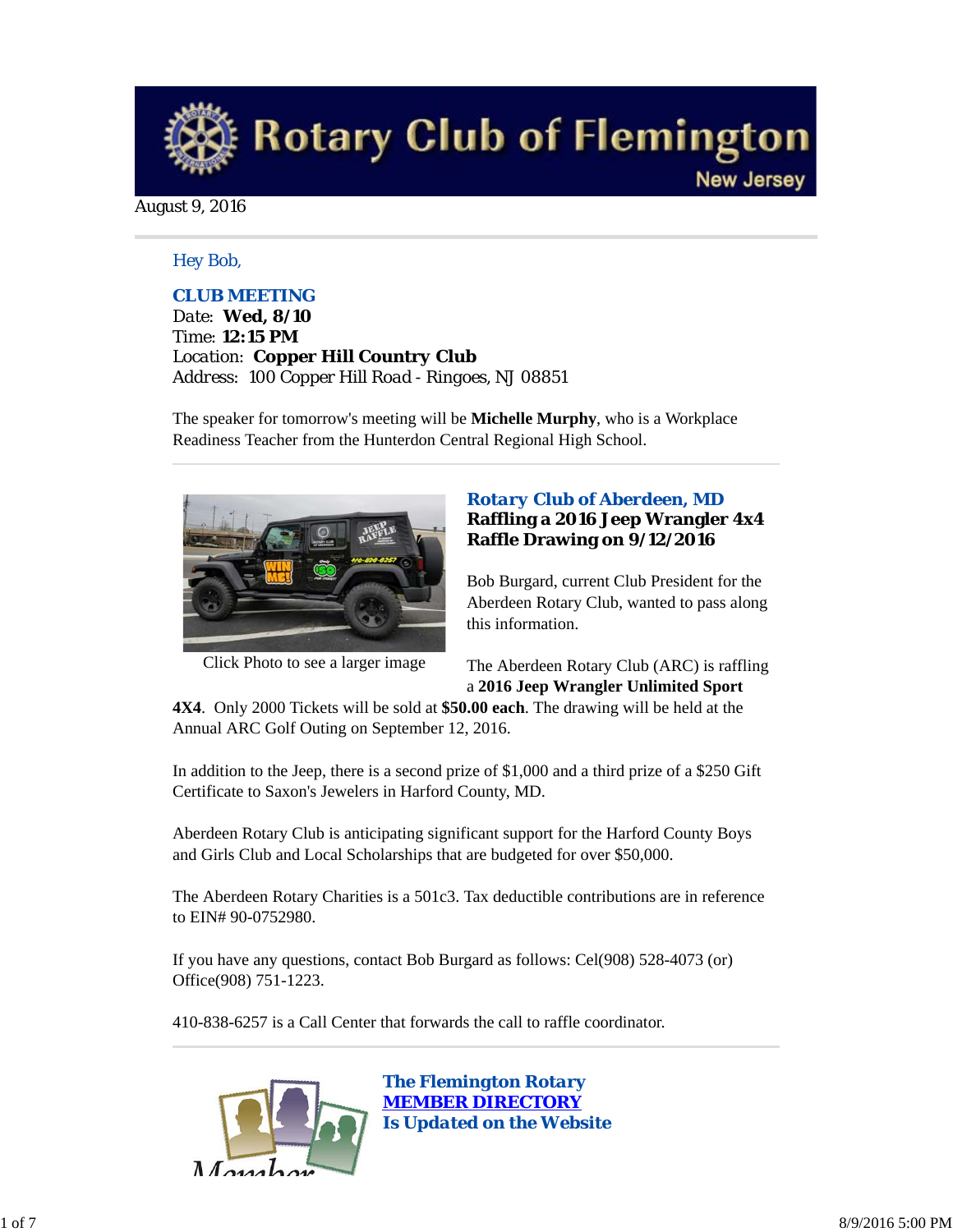

A PDF copy of the Club Directory kept on the club website, located on the password protected "**Members Only**" page. To access this, simply goto

**www.FlemingtonRotaryNJ.org** and click on "Members Only" in the upper left. The page is password protected. If you do not have the password, simply email us and request it.

If you see any updates that need to be made (a change of address, email, phone number, something is not listed correctly, etc.), please email Sandy Clark and request any changes to be made. **Click Here** to generate an email to Sandy.

# *SPEAKERS & PROGRAMS BEING SOUGHT*



Mick Schaible is looking for some ideas for upcoming meeting programs and speakers. If you have any leads, please pass them onto Mick, who will follow-up to schedule the speaker.

**Click here** to generate an email directly to Mick.



# *HUNTERDON COUNTY CHAMBER OF COMMERCE*

As you know, the Rotary Club of Flemington is a member of the H.C. Chamber of Commerce. This enables all Rotarians the ability to attend a Chamber function as a "member". If someone asks you what your business is, you would explain that you are a member representing the Rotary Club of Flemington. **Click Here** to visit the Chamber website for a listing of upcoming events.



# *Jersey Talk Radio - Internet Radio "THE ROTARY HOUR"* **Tuesdays** from **5pm to 6pm**

PDG Megan Jones-Holt is the host of "The Rotary Hour" on the "Jersey Talk Radio" internet radio station. She is always looking for guests to have on the show. If you are intersted, please get in touch with Megan at (908)894-4590 or **mjonesholt@gmail.com**.

**Click Here** to listen to the Internet Radio station from your PC, smart phone, mobile device, etc.

# *ROTARY DISTRICT 7510 NEWS*

**Click Here** to read the current news from our Rotary District 7510.

# *UPCOMING DATES TO NOTE:*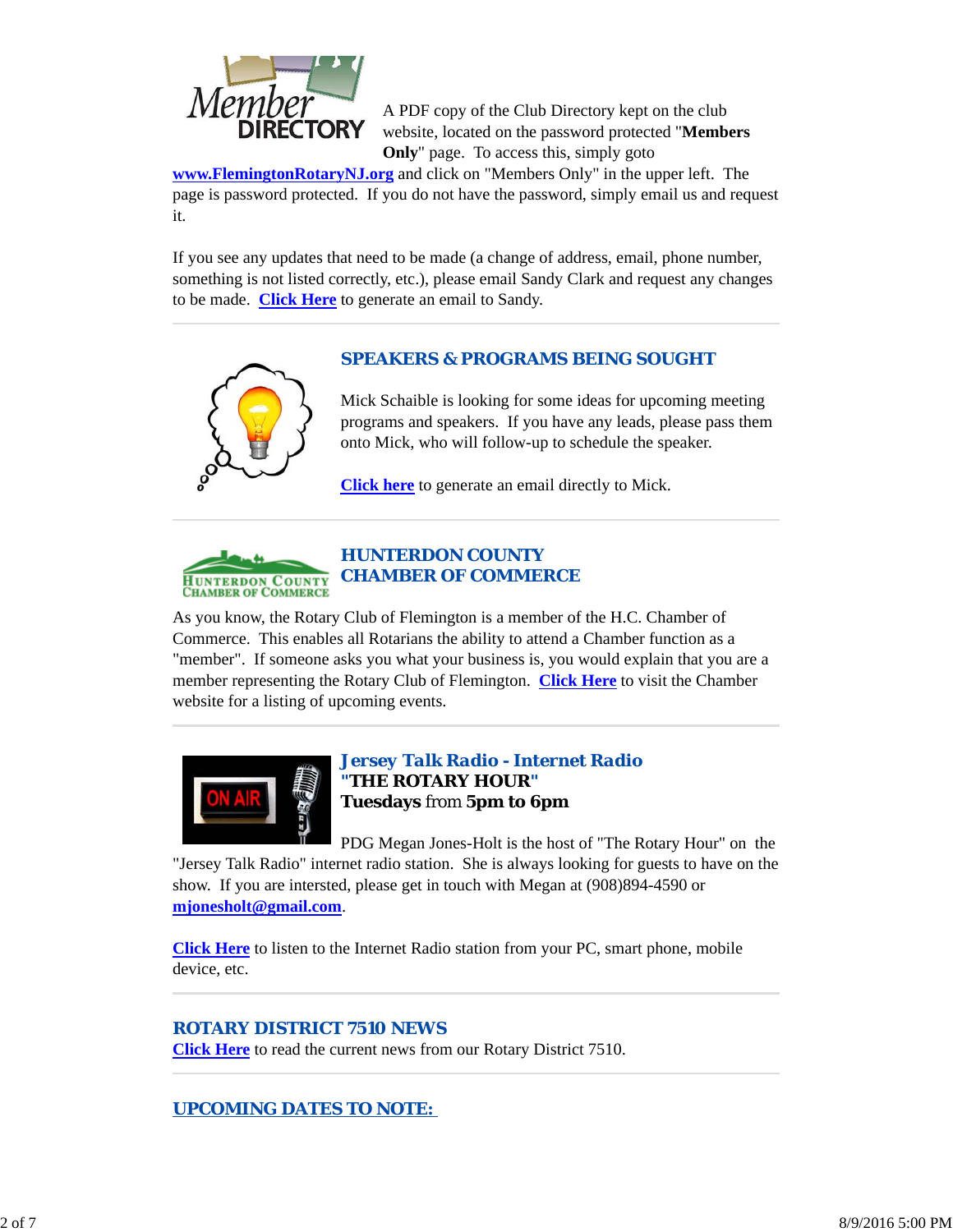Wed, 8/10: Michelle Murphy, who is a Workplace Readiness Teacher from the Hunterdon Central Regional High School.

Wed, 8/17: Paul Muir, Executive Director of the Red Mill Museum Village. Wed,  $8/24$ : Colette Camisa from Hunterdon Prevention Resources to speak about a Healthy Hunterdon Workforce

Wed, 8/31: Dana Gooditis: Operation Jersey Cares.

Wed, 10/12: District Governor Official Visit (DG Charles Minton)

**Next RCOF Board Meeting**: To Be Announced. (Held bi-monthly). **Next Membership Meeting**: Wed, 8/10/2016 at 1:30 PM (Usually the 2<sup>nd</sup> Wed).

#### **Upcoming RCOF Club Events, Fundraisers, Fellowship Events, Etc**.: To Be Announced:

#### **Rotary District 7510 Events & Functions:**

Wed, 10/5: NJ State Vocational Assembly Mon, 11/14: Eat, Drink & Share at 6:00pm (The Pines Manor, Route 27 & Talmadge Road - Edison, NJ) 3/2/17: President-Elect Training Seminar (PETS 1) 3/23 to 3/25/17: President-Elect Training Seminar (PETS 2) 5/5 to 5/7/17: District Conference at the Shawnee Inn 6/10 to 6/14/17: Rotary International Convention in Atlanta, Georgia

#### *COMMITTEE LIST:*

**Click Here** to download the listing of all current Club Committee's and its members.

#### *"MEMBERS ONLY" WEBSITE:*

#### **Click Here for the Members Only section of the website to find:**

- 1) The "Membership Proposal Form" to propose a new member.
- 2) New Member Information.
- 3) An Online Copy of the Club Membership Directory.
- 4) A Link to All Photos Albums of the Club.

#### *ROTARY WEBSITE LINKS:*

Rotary International: **www.Rotary.org** Rotary District 7510: **www.RotaryNJ.org**

# *NEARBY ROTARY CLUB MEETINGS:*

As A Rotarian, you are Welcome to attend a Rotary Club meeting anywhere in the world. Click here for the Rotary Club Locator App. Or see below for some local meetings:

Mondays

**Lambertville/New Hope** (6:30 pm) - Lambertville Station Restaurant; 11 Bridge Street, Lambertville NJ 08530 **Piscataway** (12:15 pm) - Radisson Hotel; 21 Kingsbridge Road, Piscataway, NJ 08854

#### Tuesdays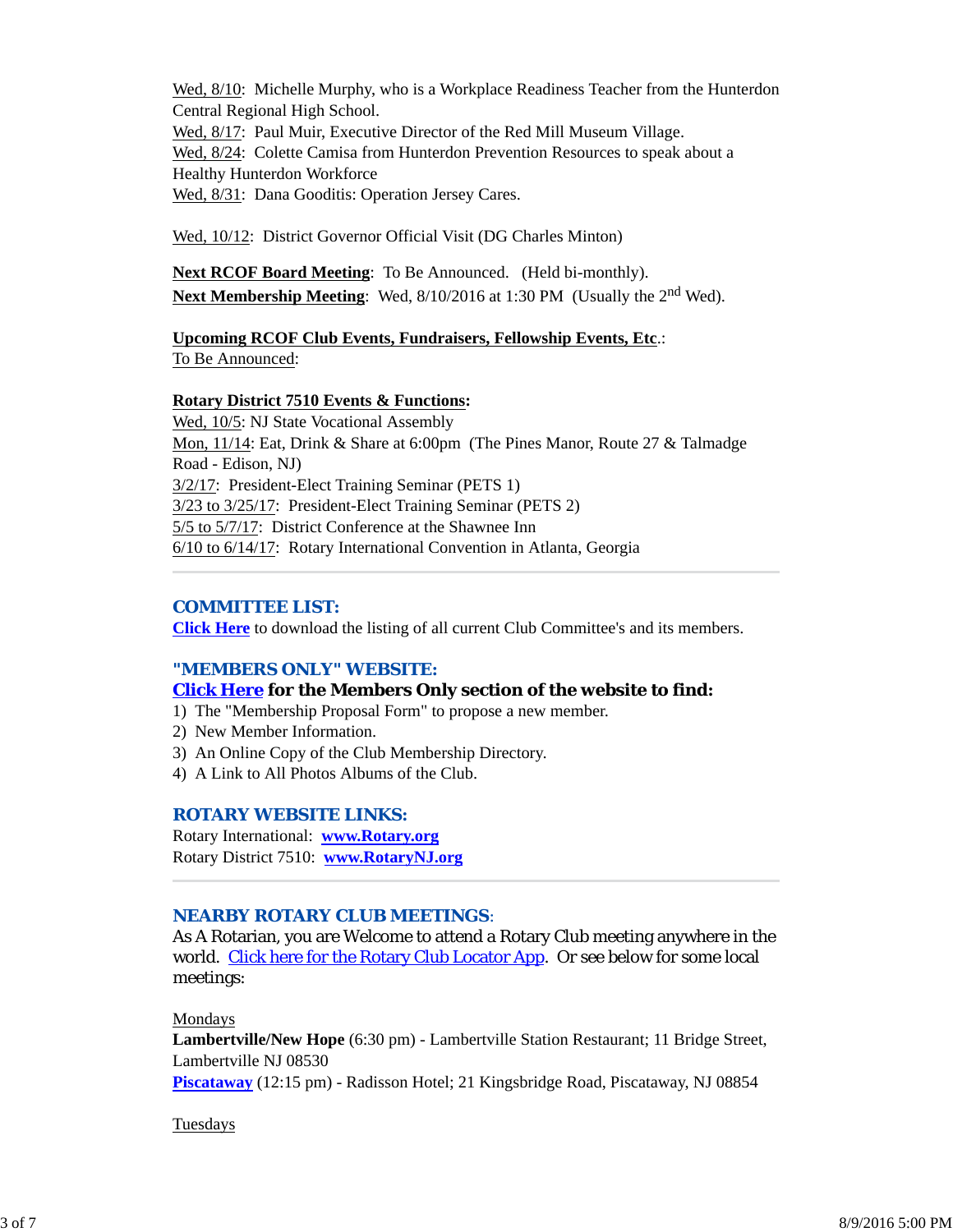**Whitehouse** (12:15 pm) - Max's 22; 456 Route 22 West, Whitehouse Station, NJ 08889 **Princeton** (12:15 pm) - The Nassau Club; 6 Mercer Street, Princeton, NJ 08540 **Bridgewater-Bound Brook** (12:15 pm) - Arbor Glenn; 100 Monroe St, Bridgewater 08807

#### **Wednesdays**

**Branchburg Township** (7:30 am): Stoney Brook Grille; 1285 Route 28, North Branch, NJ 08876

**Flemington** (12:15pm): Copper Hill Country Club; 100 Copper Hill Road, Ringoes, NJ 08851

**Hillsborough Township** (6:15 pm): Pheasant's Landing; 311 Amwell Road (Rt. 514), Hillsborough, NJ 08844

#### Thursdays

**Clinton Sunrise** (7:30 am): Clinton Fire Department; New Street, Clinton, NJ 08809 **Somerville/Bridgewater** (12:15 pm): Bridgewater Manor; 1251 US Highway 202/206, Bridgewater, NJ 08807

**Trenton** (12:15 pm): Freddie's Tavern; 12 Railroad Avenue, West Trenton, NJ 08628

#### Fridays

**North Hunterdon** (12:15 pm): Beaver Brook County Club; 25 County Club Drive, Annandale, NJ 08801

**Princeton Corridor** (12:15pm): Hyatt Regency; 102 Carnegie Center, Rt. 1 North, Princeton, NJ 08540

#### eClub

**Rotary eClub of Hunterdon Horizon**: View website for meetings or online makeups.

# RI President's Call for Action in **2016-2017**: **"Rotary Serving Humanity"**

# **Rotary Club of Flemington - Our 93rd Year**

Founded October 3, 1923 \* Charter #1529 \* District 7510

| <b>Daniel James "D.J." Wright</b>                 |
|---------------------------------------------------|
| <b>Kim Metz</b>                                   |
| Karen Widico                                      |
| <b>Bob Newland</b>                                |
| Lynn Hyman                                        |
| Mick Schaible (immediate Past-President)          |
| <b>Sandy Clark</b>                                |
| <b>Joe Ziegler</b>                                |
| <b>Ken Skowronek</b>                              |
| <b>John F. Germ</b> (Chattanooga, Tennessee, USA) |
| <b>Charles Minton</b> (Union, NJ)                 |
| <b>Bob Zeglarski</b> (Roselle-Rosselle Park)      |
|                                                   |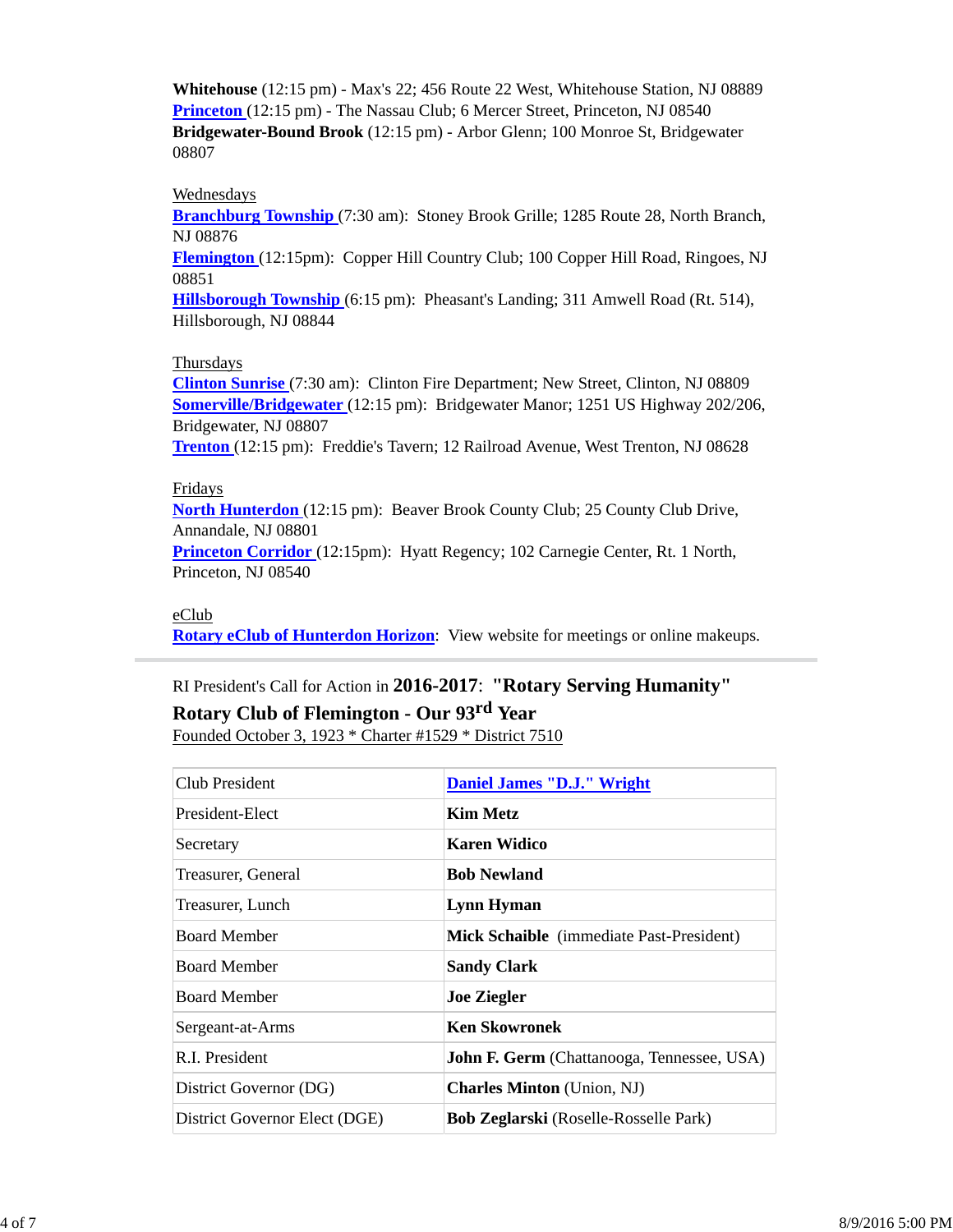| District Governor Nomimee (DGN)          | John Shockley (Hillsborough)                |
|------------------------------------------|---------------------------------------------|
| <b>Assistant District Governor (ADG)</b> | <b>Albert Varga</b> (Lambertville-New Hope) |

Club Meetings: **Wednesday, 12:15 pm, Copper Hill Country Club** 100 Copper Hill Road, Ringoes 08551



*MISSION STATEMENT*: The mission of Rotary International is to assist and guide Rotarians and Rotary clubs to accomplish the Object of Rotary to ensure Rotary's continuing relevance and to help build a better world, emphasizing service activities by individuals and groups that enhance the quality of life and human dignity, encouraging high ethical standards, and creating greater understanding among all people to advance the search for peace in the world.

**THE OBJECT OF ROTARY:** The object of Rotary is to encourage and foster the ideal of service as a basis of worthy enterprise and, in particular, to encourage and foster:

**1st**: The development of acquaintance as an opportunity for service;

**2nd**: High ethical standards in business and professions, the recognition of the worthiness of all useful occupations, and the dignifying of each Rotarian's occupation as an opportunity to serve society;

**3rd**: The application of the ideal of service in each Rotarian's personal, business and community life;

**4th**: The advancement of international understanding, goodwill, and peace through a world fellowship of business and professional persons united in the ideal of service.

**THE 4-WAY TEST:** "Of the things we think, say or do:

**1st**: Is it the Truth?

2<sup>nd</sup>: Is it Fair to all concerned?

- **3rd**: Will it build goodwill and better friendships?
- **4th**: Will it be beneficial to all concerned?"

# *ROTARY's AVENUE'S OF SERVICE*: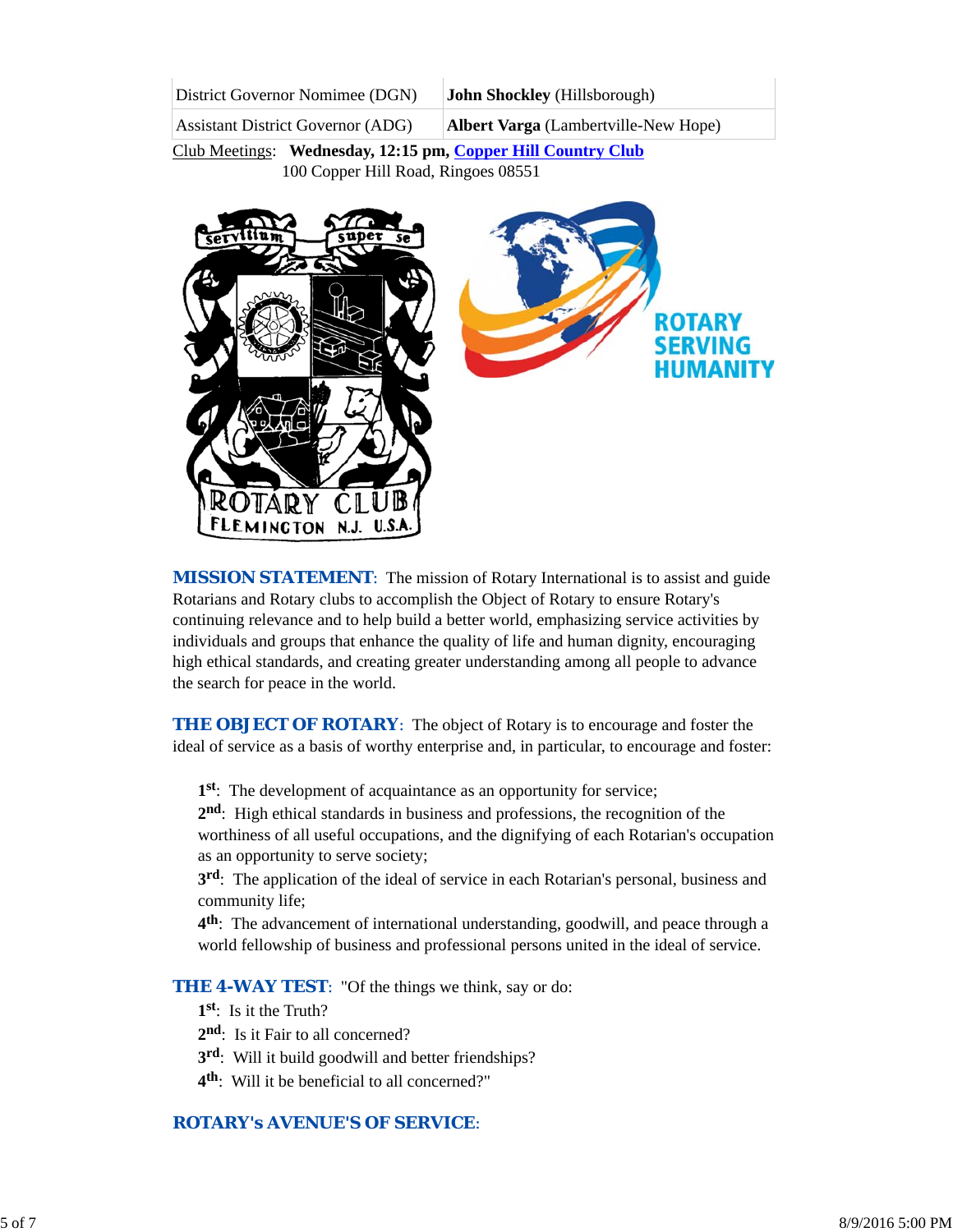**1)** Through **Club Service**, we have fun, build lasting friendships, and make sure that our club runs well.

**2)** Through **Vocational Service**, we volunteer our professional skills to serve others and promote integrity in everything we do.

**3)** Through **Community Service**, we address local needs and work with our community to bring lasting improvements.

**4)** Through **International Service**, we meet humanitarian needs around the globe and promote world understanding and peace.

**5)** Through **Youth Service**, we work with young people to help them become the next generation of leaders, visionaries, and peacemakers.

| Rotarian                          | <b>Member Since</b> | <b>Classification</b>                    |
|-----------------------------------|---------------------|------------------------------------------|
| Black, Bruce B.                   | 2007                | <b>Health and Fitness</b>                |
| Bohler, Herbert C. (Herb)         | 1977                | <b>Specialty Advertising</b>             |
| <b>Boynton, Adam</b>              | 2016                | <b>Church / Social Services</b>          |
| Campbell, Jennifer                | 2015                | <b>General Practice</b>                  |
| Chittenden, Robert L. (Bob)       | 2003                | M.E.F.P. Consulting Engineering          |
| Clark, Arthur L. (Sandy)          | 1987                | Printing                                 |
| Davidson, James G. (Jim)          | 2002                | <b>Rubber Products</b>                   |
| del Campo, Ann                    | 2016                | <b>Scientist &amp; Farmer</b>            |
| Ferrari, Frederick J. (Fred)      | 1964                | Orthodontia                              |
| Fisher, Charles H. (Charlie)      | 1961                | <b>Funeral Services</b>                  |
| Fisher, Thomas H. (Tom)           | 2012                | <b>Property &amp; Casualty Insurance</b> |
| Harrison, Jeffrey (Jeff)          | 1996                | Psychotherapy                            |
| <b>Goldsmith, Cheryl</b>          | 2016                | <b>Realtor</b>                           |
| <b>Goodwin, Michael S.</b>        | 2016                | <b>Youth Development</b>                 |
| Hyman, Lynn                       | 2010                | <b>Retail Banking</b>                    |
| Kamnitsis, Christopher P. (Chris) | 2001                | <b>Financial Planning</b>                |
| <b>Kritharis, Nikolaos (Nik)</b>  | 2016                | <b>Dentistry</b>                         |
| Liebross, Ira                     | 1997                | <b>Family Medicine</b>                   |
| Loew, Darren                      | 2002                | Orthodontics                             |
| Martin, Teresa (Terry)            | 1993                | Solid Waste/Recycling                    |
| Mazujian, Harry                   | 2004                | Clergy                                   |
| McWilliams, Nancy                 | 1992                | Psychotherapy                            |
| Metz, Kim                         | 2007                | <b>Technical Education</b>               |
| Muller, George D.                 | 1964                | <b>Cut Glass Manufacturing</b>           |
| Nastasi, William (Bill)           | 1996                | <b>General Contracting</b>               |
| Newland, Robert D. (Bob)          | 1998                | Insurance                                |
| Ownes, Terry M.                   | 1987                | <b>Floor Covering</b>                    |
| Phelan, Christopher J. (Chris)    | 2009                | Chamber Of Commerce                      |
| Randolph, R. Wayne                | 1982                | Veterinary Medicine                      |
| Reinbacher, Otto A.               | 1997                | Clergy                                   |

#### **2016-2017 CLUB MEMBER ROSTER Rotary Club of Flemington, NJ** Current Number of Members: 43